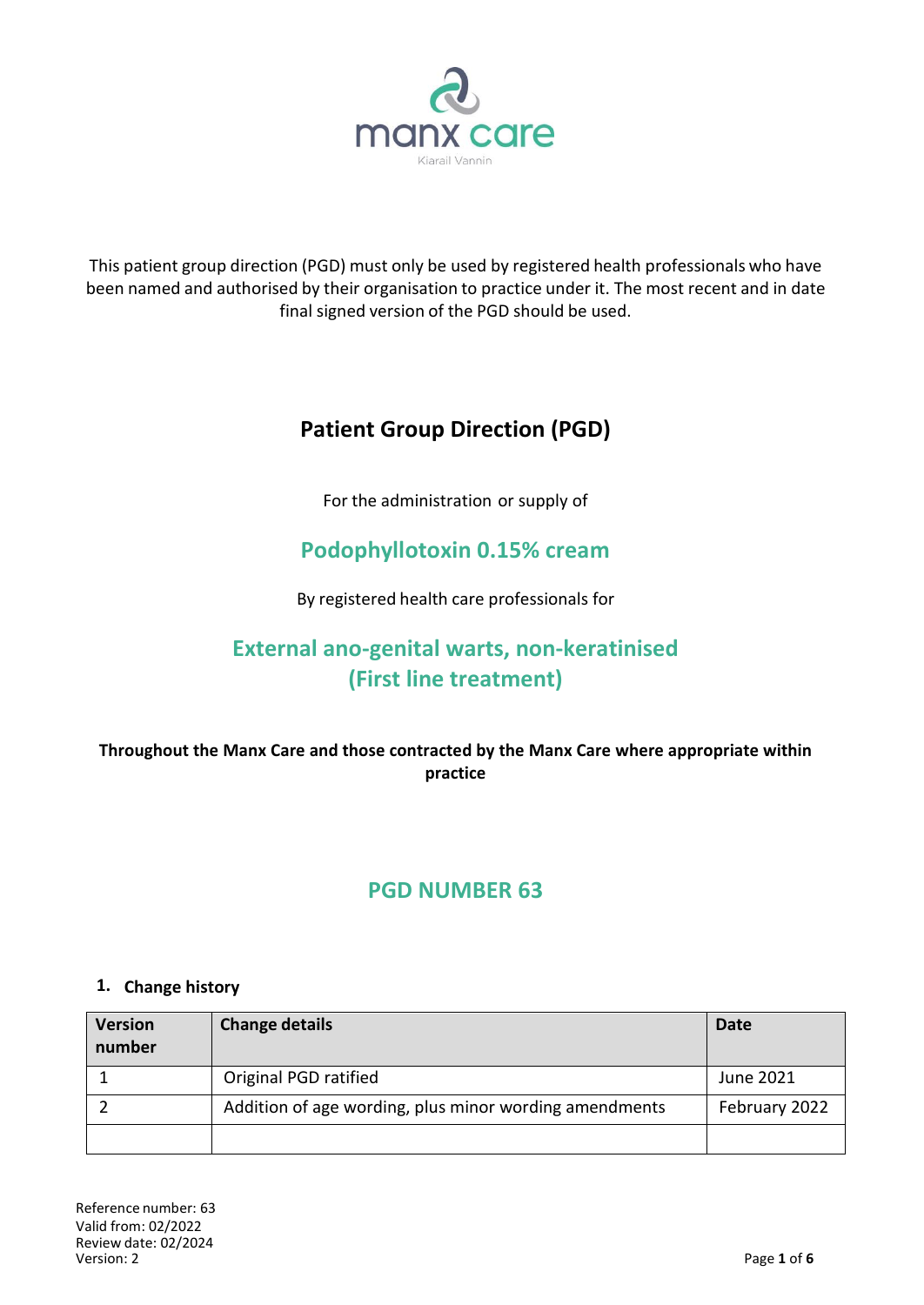### **2. Medicines practice guideline 2:** *Patient group directions*

Refer to the relevant sections of NICE medicines practice guideline 2: *Patient group directions* as stated in the blank template notes. For further information about PGD signatories, see the NHS and Manx Care PGD website FAQs

#### **3. PGD development**

Refer to the NICE PGD competency framework for people developing PGDs

| <b>Job Title &amp; organisation</b> | <b>Name</b> | <b>Signature</b> | <b>Date</b> |
|-------------------------------------|-------------|------------------|-------------|
| Author of the PGD                   |             |                  |             |
| Member of the PGD<br>working group  |             |                  |             |

#### **4. PGD authorisation**

Refer to the NICE PGD competency framework for people authorising PGDs

| <b>Job Title</b>                                             | <b>Name</b> | <b>Signature</b> | <b>Date</b> |
|--------------------------------------------------------------|-------------|------------------|-------------|
| <b>Medical Director</b>                                      |             |                  |             |
| Chief Pharmacist/<br><b>Pharmaceutical Adviser</b>           |             |                  |             |
| Senior Paramedic                                             |             |                  |             |
| Director of Nursing                                          |             |                  |             |
| <b>GP Adviser</b>                                            |             |                  |             |
| Senior Microbiologist<br>(if PGD contains<br>antimicrobials) |             |                  |             |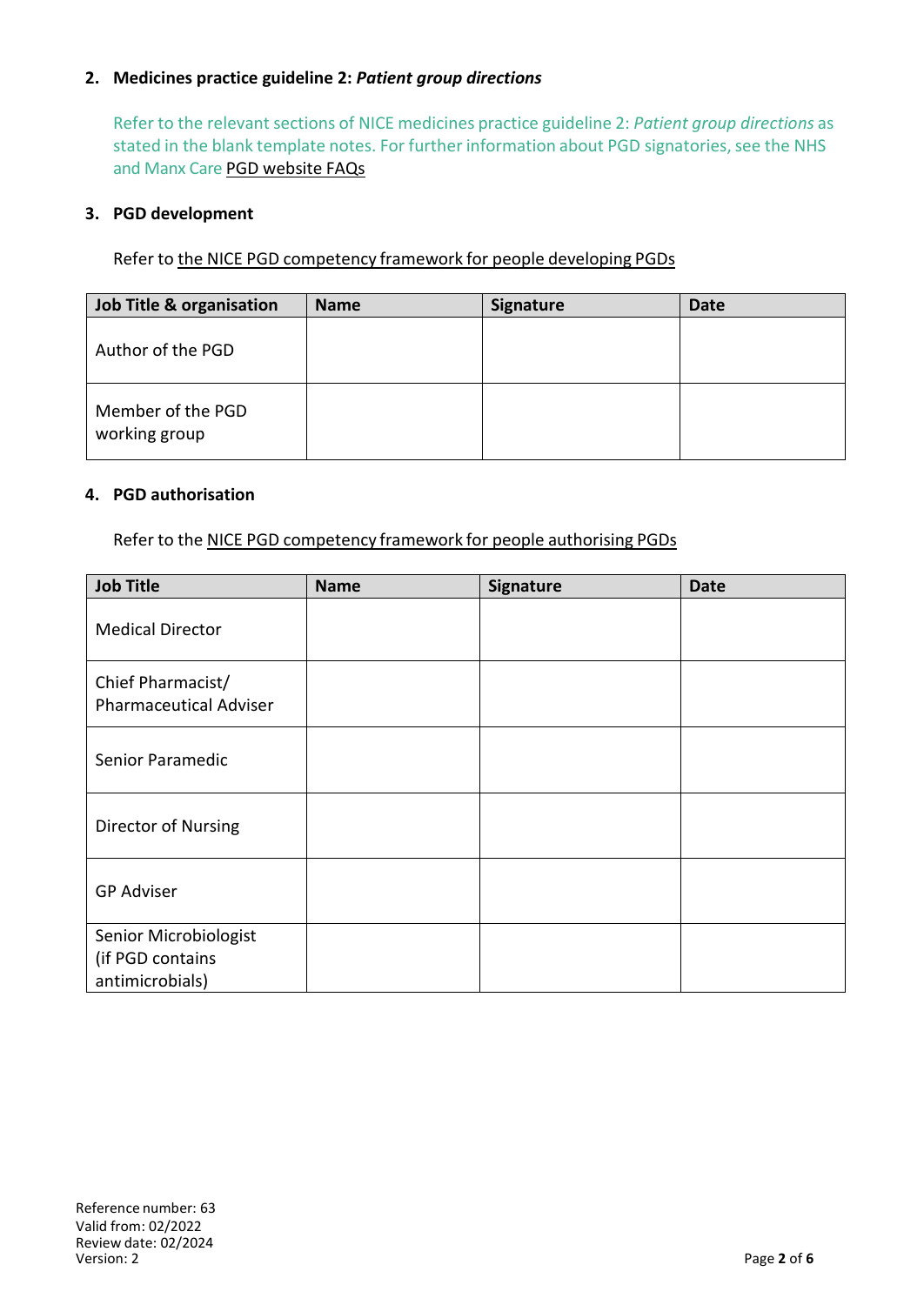### **5. PGD adoption by the provider**

Refer to the NICE PGD competency framework for people authorising PGDs

| Job title and<br>organisation | <b>Signature</b> | <b>Date</b> | Applicable or not<br>applicable to area |
|-------------------------------|------------------|-------------|-----------------------------------------|
|                               |                  |             |                                         |

#### **6. Training and competency of registered healthcare professionals, employed or contracted by the Manx Care, GP practice or Hospice**

Refer to the NICE PGD competency framework for health professionals using PGDs

|                                                        | Requirements of registered Healthcare professionals working<br>under the PGD                                                                                                                                                                                                                                                                 |  |
|--------------------------------------------------------|----------------------------------------------------------------------------------------------------------------------------------------------------------------------------------------------------------------------------------------------------------------------------------------------------------------------------------------------|--|
| <b>Qualifications and</b><br>professional registration | Registered healthcare professionals, working within or<br>contracted by the Manx Care, GP practice or Hospice who are<br>permitted staff groups outlined within the current PGD policy<br>Pharmacists must be practising in Manx Care authorised<br>premises i.e. contracted pharmacy premises                                               |  |
| <b>Initial training</b>                                | Knowledge of current guidelines and the administration of the<br>$\bullet$<br>drug specified in this PGD/BNF and of the inclusion and<br>exclusion criteria<br>Training which enables the practitioner to make a clinical<br>assessment to establish the need for the medication covered by<br>this PGD<br>Local training in the use of PGDs |  |
| Competency                                             | Staff will be assessed on their knowledge of drugs and clinical                                                                                                                                                                                                                                                                              |  |
| assessment                                             | assessment as part the competency framework for registered health<br>professionals using PGDs                                                                                                                                                                                                                                                |  |
| <b>Ongoing training and</b>                            | The registered health care professionals should make sure they are                                                                                                                                                                                                                                                                           |  |
| competency                                             | aware of any changes to the recommendations for this medication;                                                                                                                                                                                                                                                                             |  |
|                                                        | it is the responsibility of the registered health care professionals to                                                                                                                                                                                                                                                                      |  |
|                                                        | keep up to date with continuing professional development. PGD                                                                                                                                                                                                                                                                                |  |
|                                                        | updates will be held every two years                                                                                                                                                                                                                                                                                                         |  |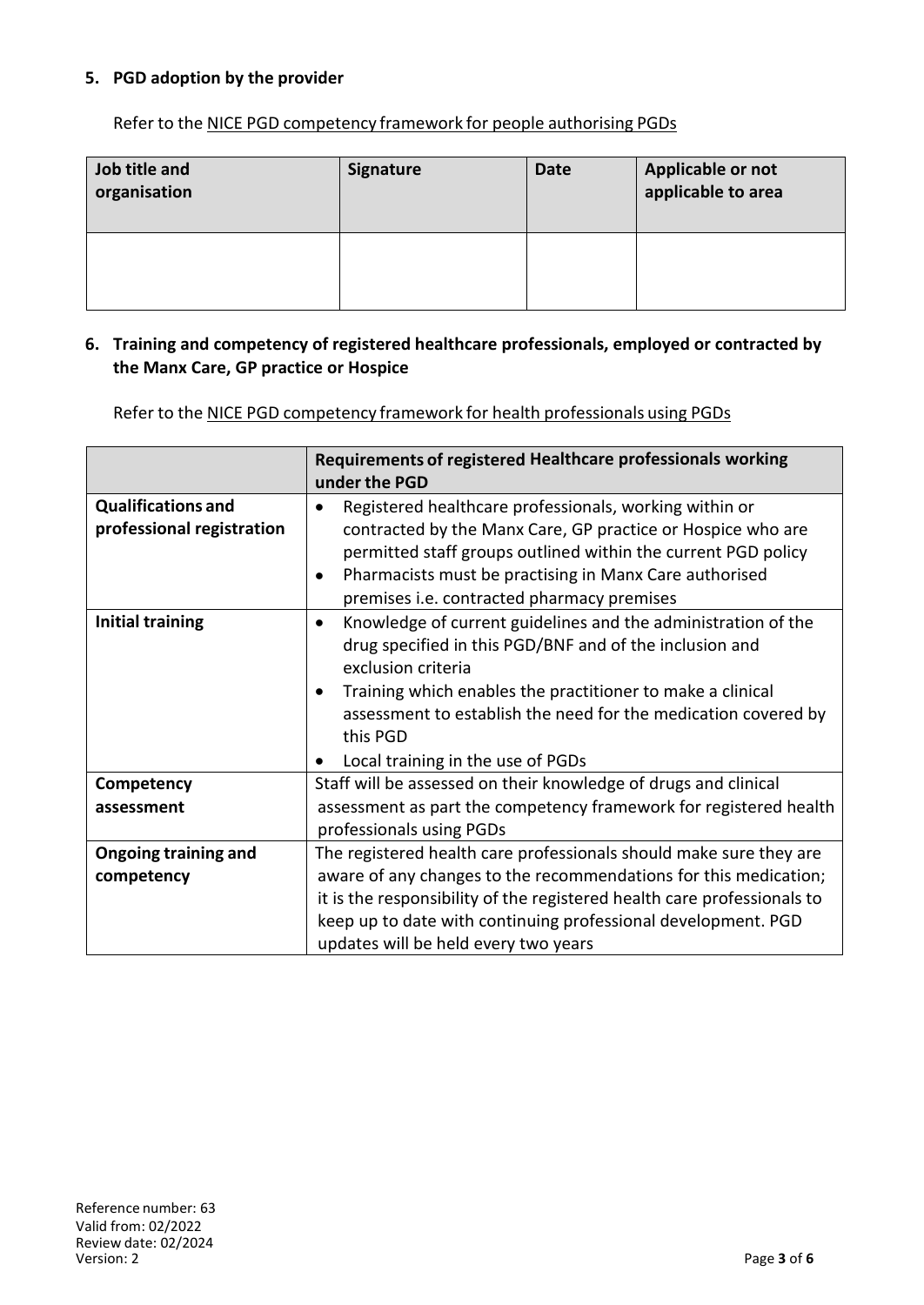## **7. Clinical Conditions**

| <b>Clinical condition or</b>     | Individuals who present with external anogenital warts, non-                        |  |  |
|----------------------------------|-------------------------------------------------------------------------------------|--|--|
| situation to which this          | keratinised for first line treatment                                                |  |  |
| <b>PGD applies</b>               |                                                                                     |  |  |
| <b>Inclusion criteria</b>        | Individuals who present with external anogenital warts, non-<br>$\bullet$           |  |  |
|                                  | keratinised                                                                         |  |  |
|                                  | Aged 13 years and over. All individual under the age of 19 years -                  |  |  |
|                                  | follow local young person's risk assessment or equivalent local                     |  |  |
|                                  | process                                                                             |  |  |
| <b>Exclusion criteria</b>        | Individuals under 13 years of age<br>$\bullet$                                      |  |  |
|                                  | Individuals under 16 years old and assessed as lacking capacity<br>$\bullet$        |  |  |
|                                  | to consent using the Fraser Guidelines                                              |  |  |
|                                  | Individuals 16 years of age and over and assessed as lacking<br>٠                   |  |  |
|                                  | capacity to consent                                                                 |  |  |
|                                  | Risk of pregnancy or breast feeding<br>٠                                            |  |  |
|                                  | Keratinised warts - see Imiquimod PGD<br>$\bullet$                                  |  |  |
|                                  | Females not currently on a reliable form of contraception<br>$\bullet$              |  |  |
|                                  | Known allergy or hypersensitivity to podophyllotoxin<br>$\bullet$                   |  |  |
|                                  | Individual has already had a 4 week course of podophyllotoxin<br>$\bullet$          |  |  |
|                                  | Inflamed, ulcerated or broken skin<br>$\bullet$                                     |  |  |
|                                  | Warts on internal mucosal skin (vaginal or anal canal, urethral<br>$\bullet$        |  |  |
|                                  | meatus, cervix)                                                                     |  |  |
|                                  | Extra genital warts<br>٠                                                            |  |  |
|                                  | Warts involving an area greater than 4cm <sup>2</sup><br>$\bullet$                  |  |  |
| <b>Cautions (including any</b>   | An individual with impaired cell mediated immunity (e.g. those<br>$\bullet$         |  |  |
| relevant action to be            | with HIV or transplant recipients) may respond poorly to                            |  |  |
| taken)                           | treatment and have higher relapse rates. The British Association                    |  |  |
|                                  | for Sexual Health and HIV (BASHH) recommends careful follow-                        |  |  |
|                                  | up of these individuals                                                             |  |  |
|                                  | Avoid normal skin                                                                   |  |  |
|                                  | Avoid open wounds                                                                   |  |  |
|                                  | Keep away from face                                                                 |  |  |
|                                  | Very irritant to eyes<br>$\bullet$                                                  |  |  |
| <b>Arrangements for referral</b> | Patient should be referred to a more experienced clinical                           |  |  |
| for medical advice               | practitioner for further assessment                                                 |  |  |
| Action to be taken if            | Patient should be referred to a more experienced clinical                           |  |  |
| patient excluded                 | practitioner for further assessment                                                 |  |  |
| Action to be taken if            | A verbal explanation should be given to the patient on: the need                    |  |  |
| patient declines                 | for the medication and any possible effects or potential risks                      |  |  |
| treatment                        | which may occur as a result of refusing treatment                                   |  |  |
|                                  | This information must be documented in the patients' health<br>$\bullet$<br>records |  |  |
|                                  | Any patient who declines care must have demonstrated capacity<br>٠                  |  |  |
|                                  | to do so                                                                            |  |  |
|                                  | Where appropriate care should be escalated                                          |  |  |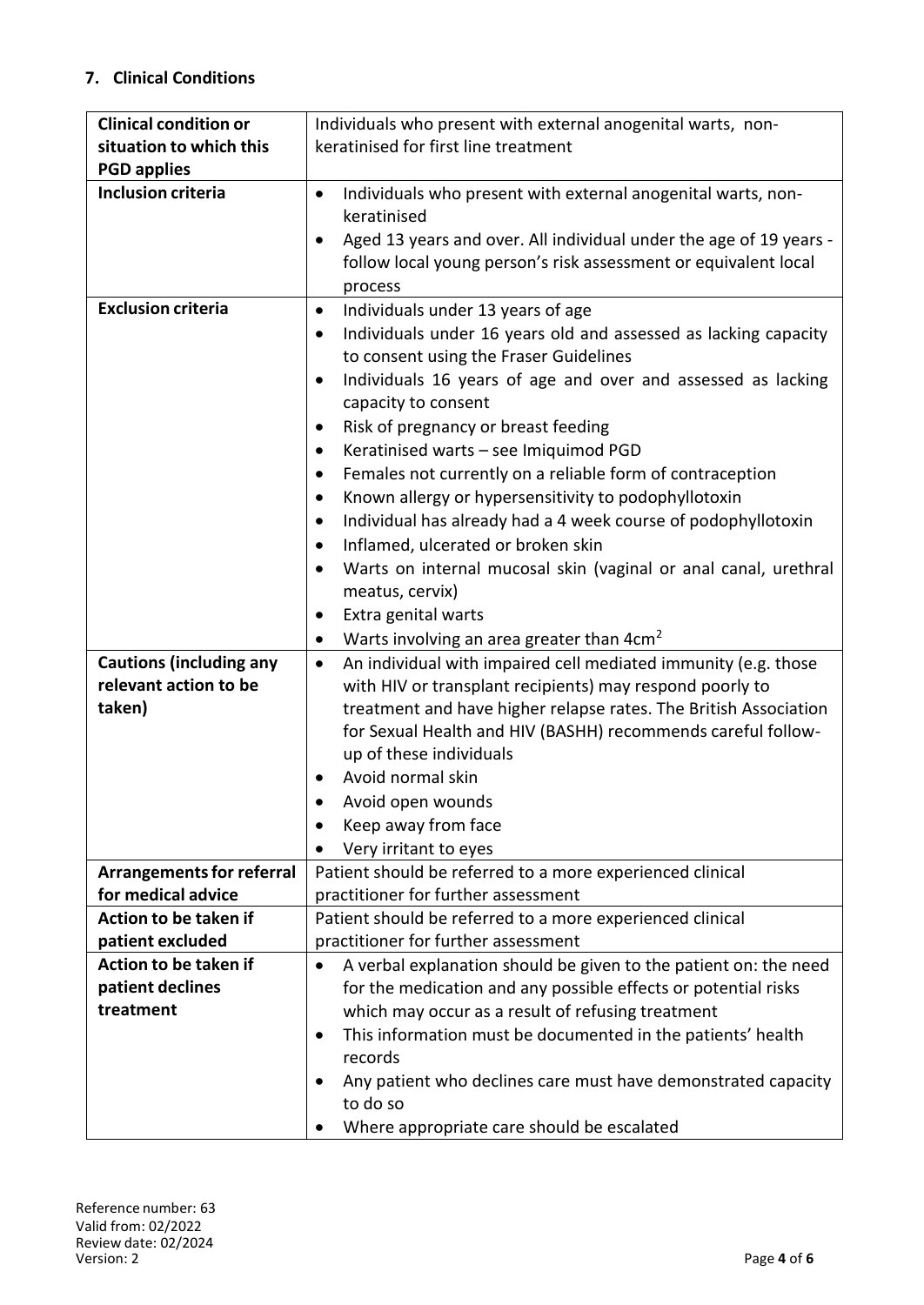### **8. Details of the medicine**

| Name, form and strength    | Podophyllotoxin 0.15% cream                                                      |
|----------------------------|----------------------------------------------------------------------------------|
| of medicine                |                                                                                  |
| Legal category             | Prescription Only Medicine (POM)                                                 |
| Indicate any off-label use | None                                                                             |
| (if relevant)              |                                                                                  |
| Route/method of            | Topical                                                                          |
| administration             |                                                                                  |
| Dose and frequency         | Apply cream (enough to cover each wart) TWICE daily for 3                        |
|                            | consecutive days then take a four day break. Continue this regime                |
|                            | for a maximum of 4 weeks or sooner if warts resolve                              |
| <b>Quantity to be</b>      | Supply: 1 original pack (5g tube)                                                |
| administered and/or        | Administered: 1 dose                                                             |
| supplied                   |                                                                                  |
| <b>Maximum or minimum</b>  | Maximum of 4 weeks                                                               |
| treatment period           |                                                                                  |
| <b>Storage</b>             | Room temperature                                                                 |
| <b>Adverse effects</b>     | balanoposthitis<br>$\bullet$                                                     |
|                            | skin irritation such as tenderness, itching, erythema, stinging and<br>$\bullet$ |
|                            | superficial ulceration                                                           |
| Records to be kept         | The administration of any medication given under a PGD must be                   |
|                            | recorded within the patient's medical records                                    |

### **9. Patient information**

| Verbal/Written             | Verbal information must be given to patients and or carers for all                                           |
|----------------------------|--------------------------------------------------------------------------------------------------------------|
| information to be given to | medication being administered under a PGD                                                                    |
| patient or carer           | Where medication is being supplied under a PGD, written<br>patient information leaflet must also be supplied |
|                            | A patient information leaflet is available on request                                                        |
| Follow-up advice to be     | If symptoms do not improve or worsen or you become unwell, seek                                              |
| given to patient or carer  | medical advice immediately                                                                                   |

## **10. Appendix A**

| <b>References</b>                                                                 |
|-----------------------------------------------------------------------------------|
| 1. British National Formulary (BNF) available online: https://bnf.nice.org.uk     |
| 2. Nursing and Midwifery "The code" available online: https://www.nmc.org.uk      |
| 3. Current Health Care Professions Council standards of practice                  |
| 4. General Pharmaceutical Council standards                                       |
| 5. The General Optical Council                                                    |
| 6. Electronic medicines compendium available online: https://www.medicines.org.uk |
| 7. BASHH guidelines                                                               |
|                                                                                   |